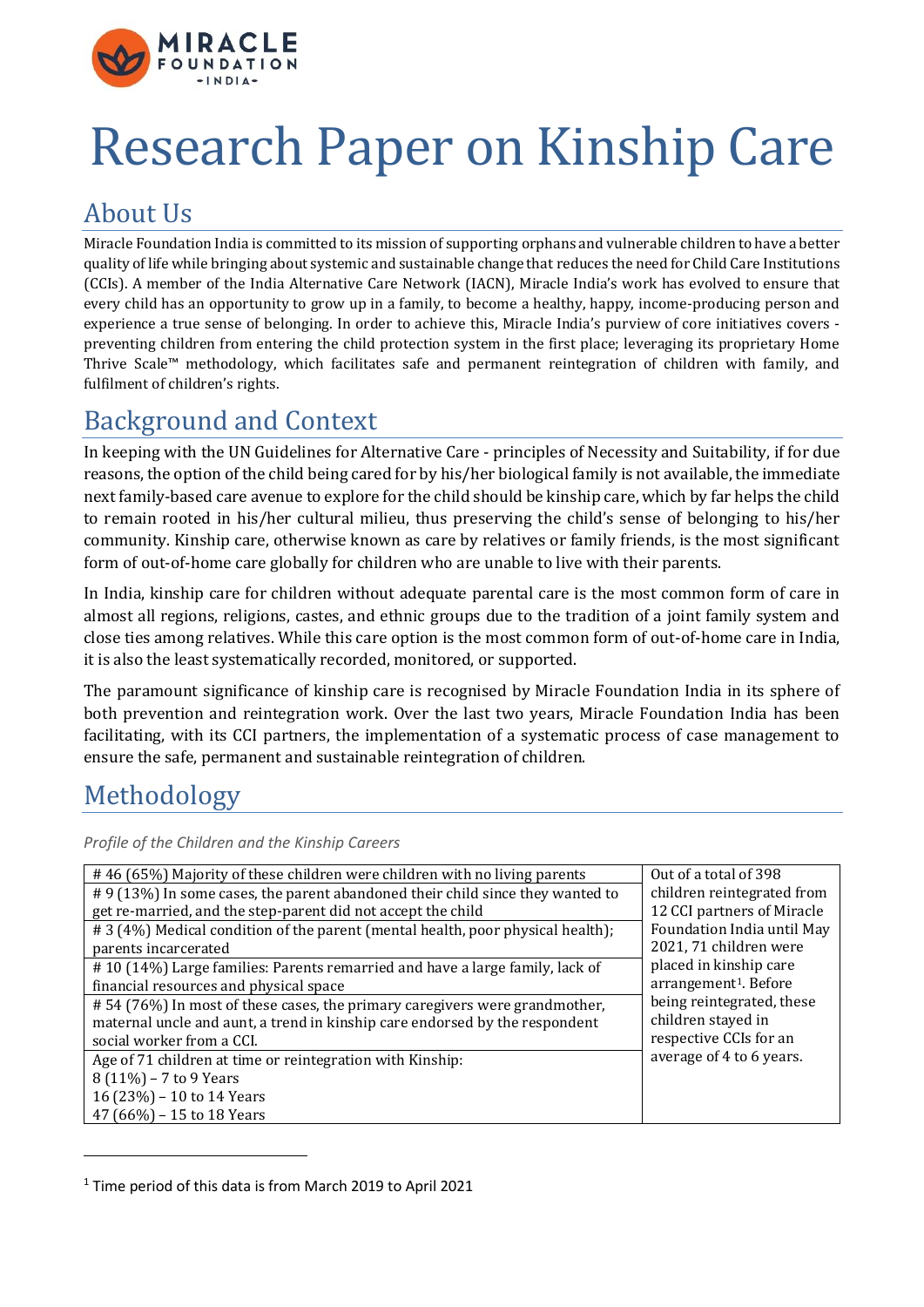

With reference to Miracle Foundation India's contribution to the paper on kinship care to be submitted to UNGA DGD, along with CINI and Shishuadhar, under the aegis of IACN, a small team at Miracle was created to pull the practical insights together. Primary data was collected within the purview of experiences, challenges and recommendations, and analysed by the Miracle team. This included:

- Structured interviews with the district government child protection functionaries including 1 Child Welfare Committee (CWC) official, 1 Protection Officer – Non-Institutional Care (PO-NIC) from DCPU office of district Ratnagiri, and 1 Social Worker from a CCI in district Thane of Maharashtra.
- Structured interviews with 5 children in kinship care as well as with their respective carers from the states of Tamil Nadu, Mumbai and Madhya Pradesh.
- Analysis of data of the 71 children (reintegrated to kinship care) from the case management tracker, a tracking system developed by Miracle Foundation India covering all six stages of case management (Admission, Assessment, Planning, Implementation, follow-up, case closure) to track pre and post reintegration progress, the well-being of the children and families.



Within the realm of its case management system, the tool, that helped to arrive at data-driven decisions for placement of these 71 children in kinship care and post reintegration follow-up is Miracle Foundation India's proprietary Home Thrive Scale™. It is a strengths-based assessment tool used to identify strengths, risks, and address areas of support within a family home over time. A home's safety is measured based on five well-being domains - Family and Social Relations, Health and Mental Health, Education, Living Conditions, and Household Economy – with the child and family's participation and views at the core.

### Findings from Data Analysis

The findings from data analysis from all concerned stakeholders fall in three major areas of Experiences, Challenges and Recommendations.

### Experiences

#### a) Experiences from the District Child Protection Officials

According to the respondent officials from district Ratnagiri, over a period of one year from March 2020 to April 2021, the children reintegrated in kinship care from CCIs was 3, while within the community, children placed in kinship care was 31. The social worker respondent from the CCI in Thane district stated that 15 girls from their CCI were reintegrated in kinship care1in consultation and approval by CWC.

Dwelling on their key role within the purview of kinship care, the PO-NIC emphasised his role in monitoring and following up on children reintegrated in kinship care families, those who were receiving support through the Balsangopan Scheme in Maharashtra; identification of local resources and formal committees for strengthening and supporting the children and families in need.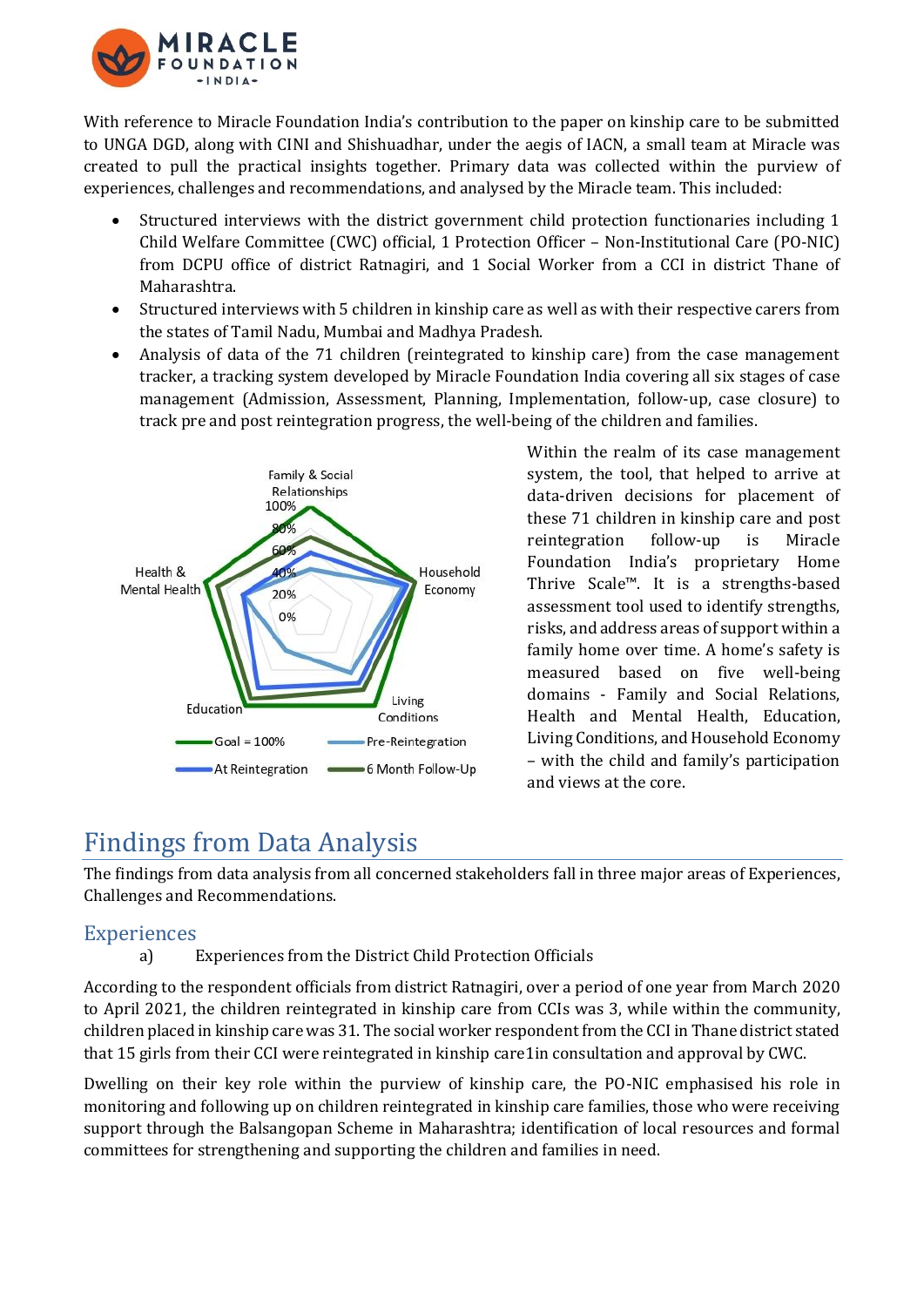

The predominantly key components of the role pointed out by the respondent social worker were assessment aimed at understanding the situation of the family on five wellbeing domains; preparing the children and parent before placement; linking families with the available resources, schemes or other organisations, to address their concerns health, mental health, household economy, skill-building training, education, addiction or substance abuse etc; post-placement follow-ups with the children and families, addressing the emerging need during COVID pandemic and working on strengthening them.

Both the CWC, PO-NIC respondent officials emphasized the active involvement of children / young adults in decision making to prevent family separation and provision of quality alternative care. The respondent

social worker vouched that in their CCI, willingness and decision of a child played an integral role in reintegration. An individual care plan was prepared in discussion with the child where her interest areas and aspirations were mapped, the child's willingness for reintegration, expectations from family were assessed in follow-up visits, and the solutions were identified in discussion with the children and relatives.

In the words of one of the officials*, ''The families don't have android mobile phones, the relatives go out for work hence their mobile phones are accessible to children at night only so they could not attend the class lectures''*

The officials believed that the COVID pandemic adversely impacted children's education and families' financial condition.

b) Experiences from Children and their Kinship Careers

The figures below, depict the pre and post reintegration analysis of Home Thrive Scale™ scores on the five wellbeing domains from the case management tracker for the children in kinship care, which in a way captures the essence of their experience. Figure 1 is based on Home Thrive Scale™ for 24 children out of 71 children.

| Family &<br>Social<br><b>Relations</b><br>85%<br>80%<br>75%<br>Household<br>Health<br>056<br>Economy<br>Living<br>Education<br>Conditions |              | <b>Domain</b>     | At-              | <b>Latest Post-</b> |
|-------------------------------------------------------------------------------------------------------------------------------------------|--------------|-------------------|------------------|---------------------|
|                                                                                                                                           | At-Placement |                   | <b>Placement</b> | <b>Placement</b>    |
|                                                                                                                                           |              | Family &          | 72%              | 82%                 |
|                                                                                                                                           |              | Social            |                  |                     |
|                                                                                                                                           |              | <b>Relations</b>  |                  |                     |
|                                                                                                                                           | Latest Post- | Household         | 80%              | 77%                 |
|                                                                                                                                           | Placement    | Economy           |                  |                     |
|                                                                                                                                           |              | Living            | 76%              | 79%                 |
|                                                                                                                                           |              | <b>Conditions</b> |                  |                     |
|                                                                                                                                           |              | Education         | 75%              | 77%                 |
|                                                                                                                                           |              | Health            | 74%              | 78%                 |

#### **Figure 1**

**Figure 1** shows that scores on **family and social relationships** significantly improved due to counselling support and preparation and regular follow-up support which includes extensive mentoring by CCI teams to ensure the child gets well-adjusted in the family. When asked – what does care mean to them, when would they feel most cared for, in all the five interviews, the children considered family and social relationships to be the most important factor to determine their care and wellbeing.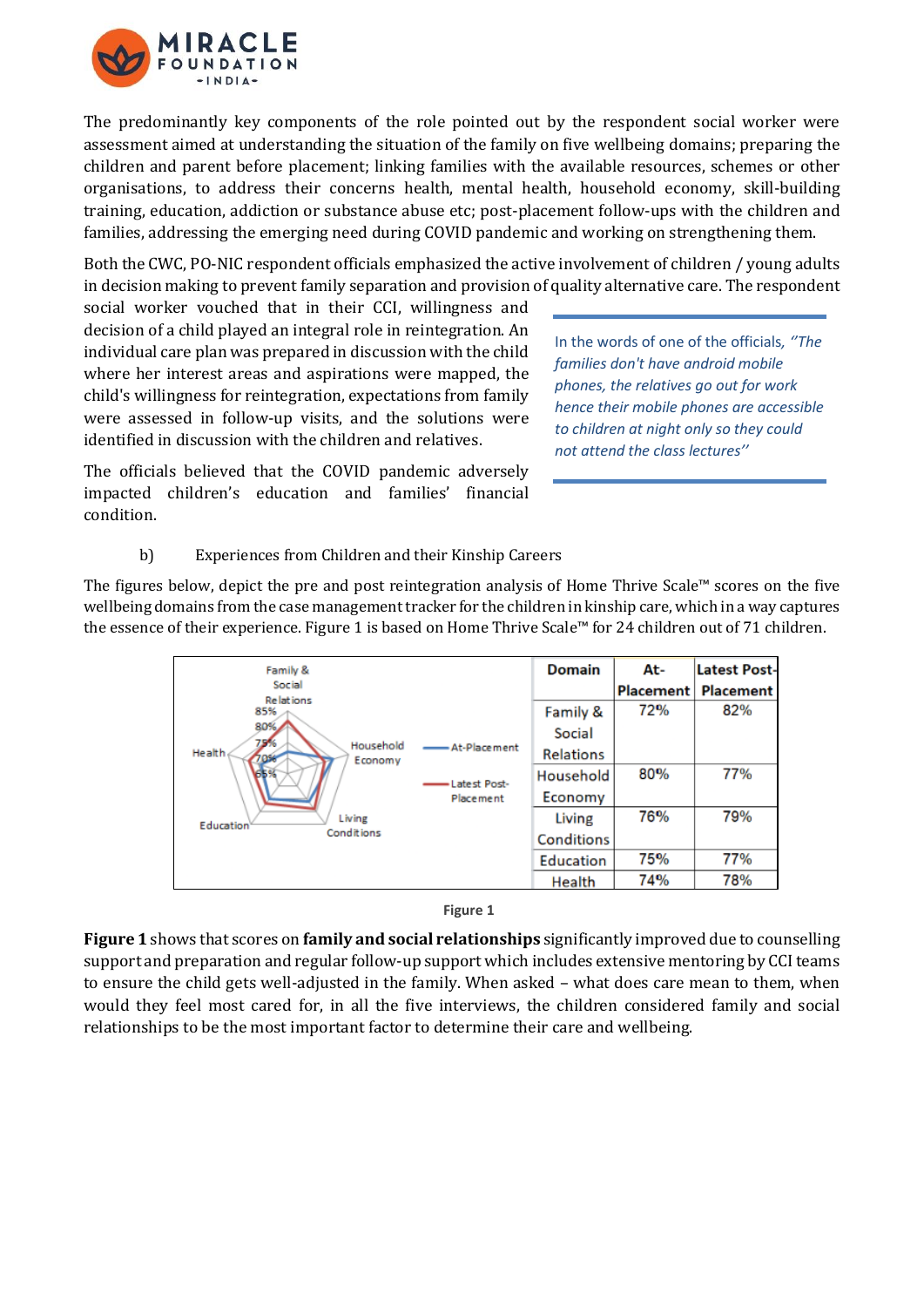

The scores on the **household economy** have seen a decrease due to the COVID pandemic due to which several families lost their means of earning, resulting in a surge of migration. There has been no major change in the **living conditions** of the families, pre or post reintegration. Nonetheless, it was noted that during the covid pandemic lockdown, many families where the carers were migratory workers went back to their villages along with the children as the rent charges of lodging in cities/ urban slums became difficult to manage. Due to this, there was a slight dip in the standard of living which included basic amenities - like clean water, secure shelter and sleeping arrangements for families.

*In the words of children, Care means to me like a heartful conversation with my sister, she looks after me when I am notwell. During the lockdown, she ensured that I get everything that I need''. ''I feel safe and secure with my grandmother here, she takes care of me when I fall sick''*

**Figure 1** overall shows a slight improvement in **education** scores, with CCI-driven regular educational follow-ups (guidance to parents to monitor child's educational progress), remote coaching classes, access and linking to state educational resources Diksha App and 'First Bell', the children could be supported. Nonetheless, several children did not want to continue with formal education and were at risk of dropping out, children were expected to work for supporting the family's income or engaged by the care to take care of younger siblings.



**Figure 2** shows that all steps in the planning and implementation stage of the case management process which ensured thorough preparation of the child and his/her family were completed for 38 per cent of the total 71 children.

Some primary reasons for the lack of prep work for the remaining children were sudden orders from CWC to move children to different districts. The child turned 18 and had to be moved with no preparation, CCI had other plans (starting: old-age/Geriatric home)

#### **i. The section below covers the experiences of the children interviewed***:*

As per the interviews with 5 children and their carers in figure 3, they felt the brunt of the covid-19 pandemic to a considerable extent in their lives. Job loss and financial crisis were the major impact factors indicated by the caregivers as well.

Four of the five children interviewed mentioned that their opinion was considered before they were placed with kinship caregivers and they wanted to move to family.



*In the words of children interviewed:* 

*"My sister lost her job and we were finding it difficult for our survival"*

*<sup>&</sup>quot;'Admissions are getting delayed, by now would have joined college and would have done some part-time job"*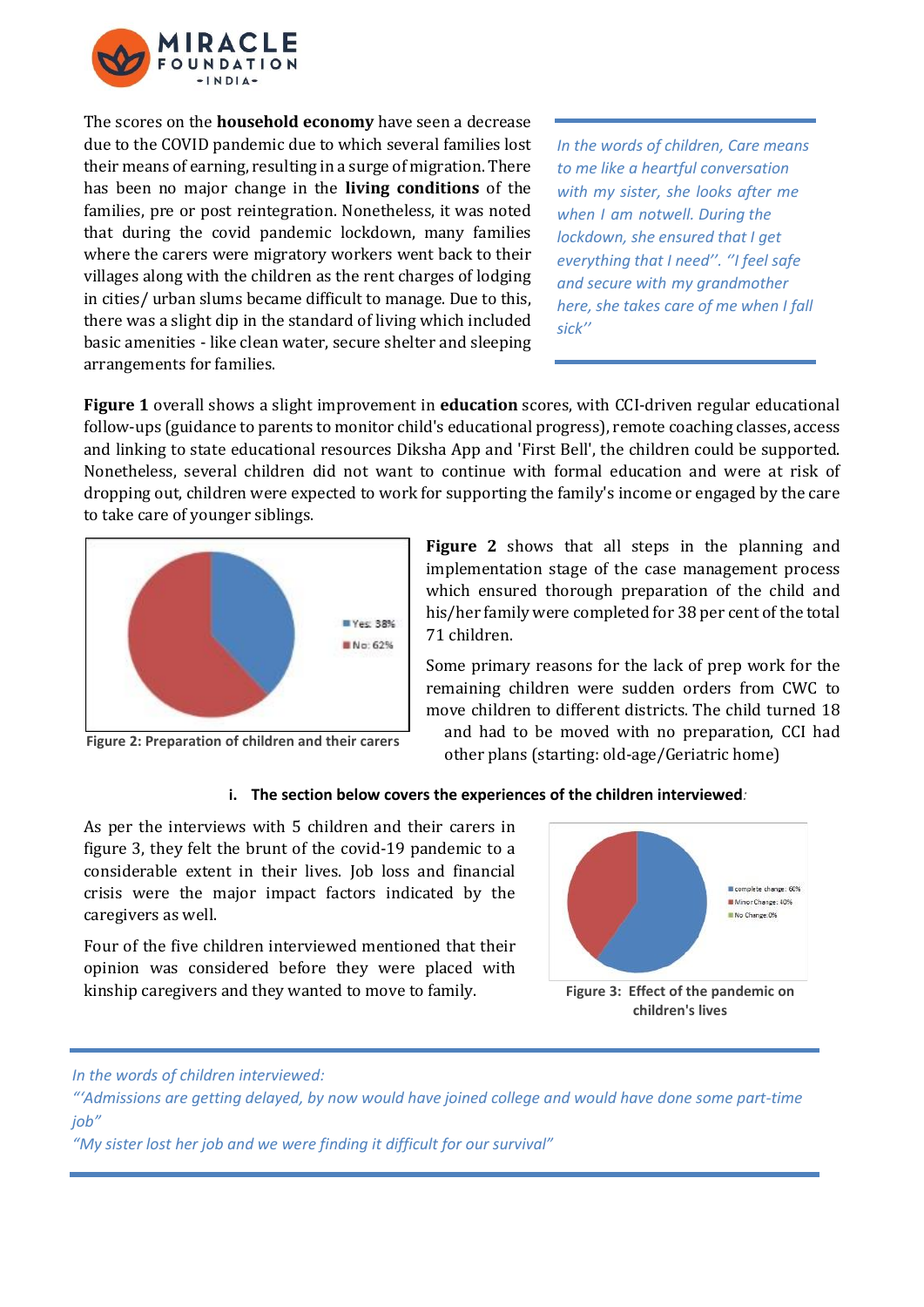

**Figure 4** shows that three of the five children were prepared by CCI for the transition to kinship care family.



*In the words of on the remaining two children, ''I was prepared to go to boarding hostel but not prepared for living with my grandparents. While in CCI, I did not engage in cooking, washing etc. But in family I felt lot of responsibilities and younger sister helped in chores during exams& ill health''.*

**Figure 4: Preparation by CCI for transition into the family**

**Figure 5** shows the response of children when asked, in what ways was their life different now than when they were in the CCI.

*In the words of one of the children, "In CCI I could not go outside. Here I can go outside and roam around. I have my sister and cousins. My sister is affectionate. She takes care of me. I can meet my friends staying nearby. I don't get to eat varieties of food items but I am happy with the simple food. My uncle was very abusive but Tai counselled my uncle and now he is not abusive. So now I feel safe with my family'''.*



**Figure 5: difference in the life of children after they transitioned into kinship care from CCI**

When asked, if the children would like to go back to the CCI if, given an opportunity, 4 of the 5 said that they would continue staying with their families as they feel loved and wanted.

However, 1 child mentioned, *"I want to move back to CCI to feel more love and care, have my friends (primary reason cited) there and also would like to pursue higher education''.*

#### **ii. The section below covers the experiences of the kinship carers interviewed***:*

When asked about the kind of support children need when they make a transition from CCIs to living with a kinship carer, the respondents pointed out that they needed support for continuity of education, and adjustment to the new school; health care (special needs, nutrition etc).

One of the carer mentioned, *''we are unable to provide nutritious food like it was provided in the CCI'';*  relationships with family members, adjusting to new family schedules, rules, customs; dealing with past emotions/ or behavioural needs required for initial adjustment.

When asked what motivated you to care for the child, 4 of the 5 carers mentioned that they were highly motivated to care for the child based on close bond, affection and love for the child.

In the words of the carers (grandmother), *''Had lot of confidence and love that I can bring up the child,* child lost her parents when she was 4 years". (Sister of the child) "We don't have parents and my uncle is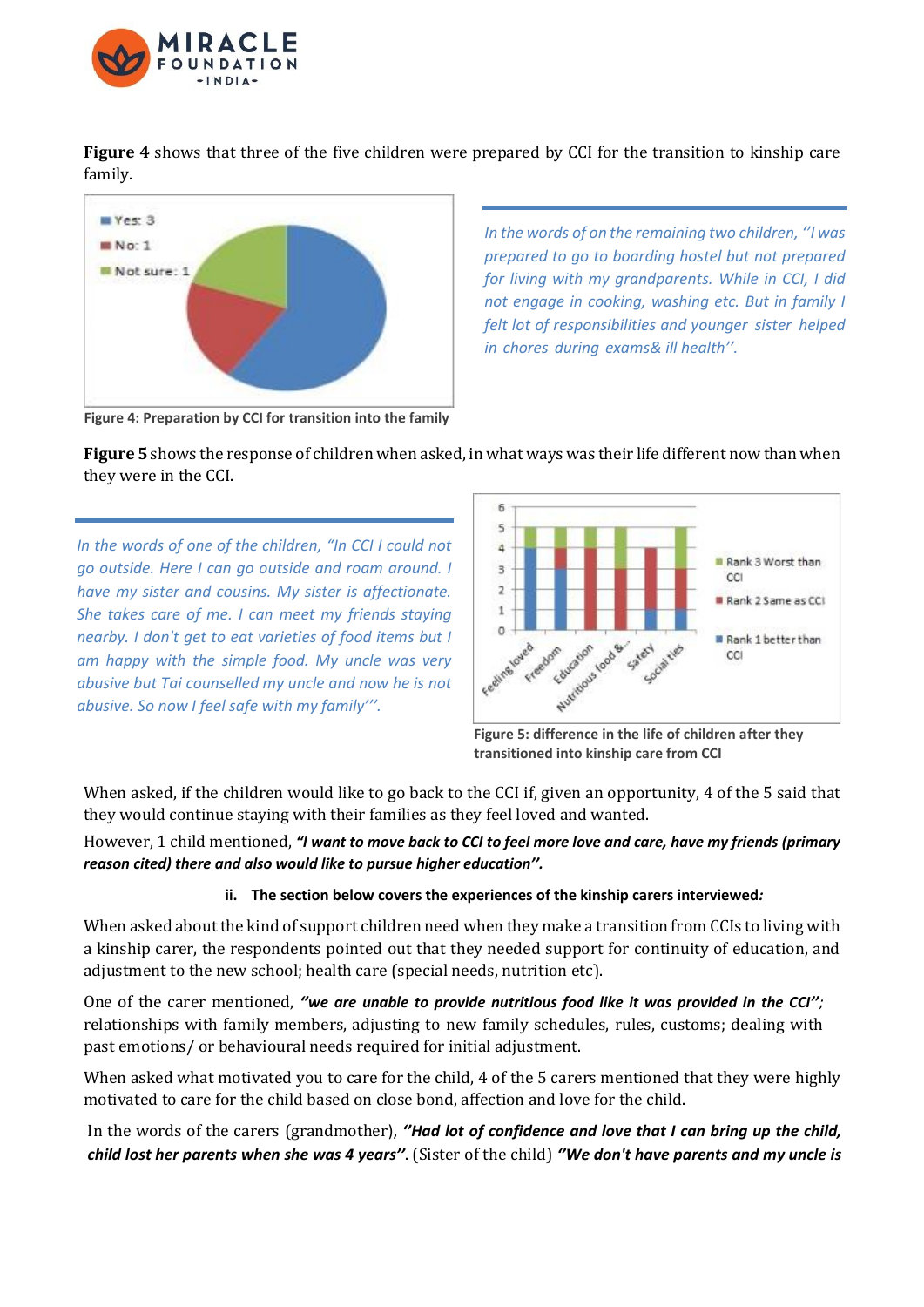

*alcoholic and he is not earning so I was the only responsible person in the family which made me mature and responsible at a young age to take care of the family''.*



When asked about the kind of difficulty faced by the kinship carers and if they were prepared for transition by someone in CCI, Figure 6 shows that for most of the carers, the financial constraint was most difficult to deal with. Some carers associated little difficulty with childcare, education support, health needs as the carer could only manage the basic food items from PDS and were not able to provide nutritious food such as fruits and vegetables to the child.

**Figure 6: Difficulties faced by kinship carers in the transition process**

One carer shared that lack of emotional support is most difficult to manage. '*'Loss of my husband was a disturbing factor it affected the child a lot as she looked him like a father''.*

All respondents admitted that they got support from CCI staff in this transition.

When asked if someone from CCI or the child protection system is in touch with you, all five carers shared that CCI maintained contact with them, in some cases weekly, and in others monthly. The carers shared that CCI's provided emotional support, guidance, groceries relief assistance, coaching support, career guidance, and vocational skill training

*In the words of one of the carers, 'during lockdown I lost my job so we got immediate relief support last year for four consecutive months and this year also we got a support for the month of May 2021. When I discussed my aspiration to complete my ANM course, CCI staff supported me a lot and guided me further''*

for children. Some ofthe carers shared that they will further require support for the education of children.

In the words of a carer, *"I feel self-sufficient but I may require the CCI guidance and support until I get a proper job''.*

When asked, if they would like the child to continue to live with them after turning 18 years old, all carers expressed a wish to continue to care for the child post 18 years old. However, one of the carers mentioned that owing to the financial crisis she might need to send the younger child (of the sibling group) back to the CCI post-COVID.

### Challenges

The challenges below are based on the perspectives shared by the respondent of the study including children, kinship carers, District child protection functionaries as well as from the pre and post reintegration analysis of data for 71 children in the case management tracker.

Migration of families in search of employment and other reason makes the situation challenging when DCPU or CCI staff conduct the follow-up after the reunification of the children in kinship families.

As per the PO-NIC and CWC officials in most of the cases, the support is given through the Balsangopan scheme (gets delayed for more than 6 months) was not enough to meet the needs of the children, particularly health-related, special medical needs (children with epilepsy, nutritional deficiencies, HIV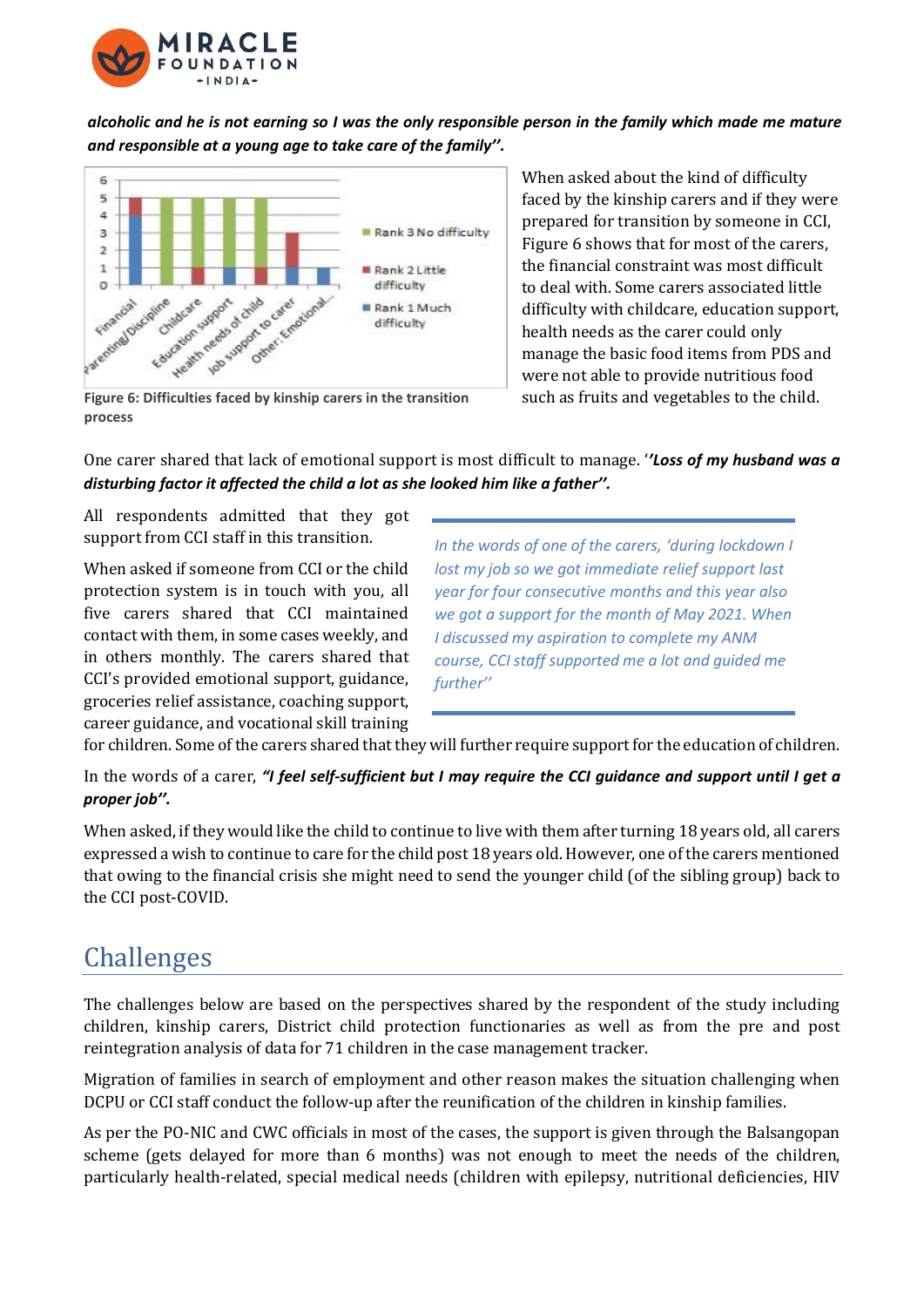

etc), higher education. In the current COVID situation, many of the carers are jobless and already in a financial crunch. In large families where both with no means of earning raises, the carers explore CCI as an option for better child care.

This is a lack of on-ground functional social protection schemes. In this context, when most of the time the CWC officials try to link the families with any schemes, they do not get adequate cooperation and correct information regarding the schemes from the respective departments.

There is a lack of awareness about the existing schemes and resources among families from the marginalised, vulnerable communities staying on the outskirts of the village area. There is a lack of monitoring and support from Govt. agencies and community resources (Anganwadi/Asha workers/VCPC being dysfunctional).

Most of the families do not have the proper paperwork to avail of any Govt. scheme like PDS, Ujjwalayojna other community services. Documentation and lengthy processes to get approval on the application are major deterrents. Families do not take follow up themselves even after being provided with all information.

Families do not get easily ready to accept the responsibility of the children in kinship care, the reason being that most of the time, they are overburdened with the responsibility of their own children and family members. Hence at times, there is no option left other than the institutionalization of the children, especially if the children are young, between the age group of 6 to 15 years. The CWC official shared that children who lost their parents because of HIV infection, TB infection are not accepted by the kinship families, despite the children being healthy. This leads to the institutionalization of children.

Families are at risk of separation due to lack of preparation before placement of children in kinship care which includes lack of participation in decision making during placement; and lack of mentoring support post-placement. Rapid restoration due to COVID led to many unplanned placements, where no structured follow-ups could be done remotely. The respondent social worker shared, "Unavailability of smartphones with children and families, created an issue in reaching out to them, and it also becomes a hurdle in the online education of the children."

There have been some issues which need to be consistently worked upon including child's relationship with carer or family – step-parents, siblings etc, child's behavioural/emotional issues for which the carer needs support, lack of parental guidance support for behavioural issues and community resources to address these adjustment challenges; risk of child marriage (due to community pressure - especially in tribal areas). The carers lack support from family members/ extended family or community and also lack an understanding of child rights, safety, child protection issues, and risks related to children the absconding placement due to relationship issues with their carers, teenage infatuation, etc.

### Recommendations

The recommendations are derived from the responses of children, kinship carers and district child protection functionaries who participated in the study, as well as from the pre and post reintegration analysis of data for the 71 children in the case management tracker.

### Building Self Sufficiency among Kinship Carer Families

- There is a need for functional schemes on the ground with clear eligibility criteria for kinship care
- Community resources (Anganwadi, Asha workers, VCPC, community volunteers, community heroes, SMC) should be utilised for the regular monitoring, and for providing better mentoring support to the families. The respondent PO-NIC shared about the constant efforts of the DCPU